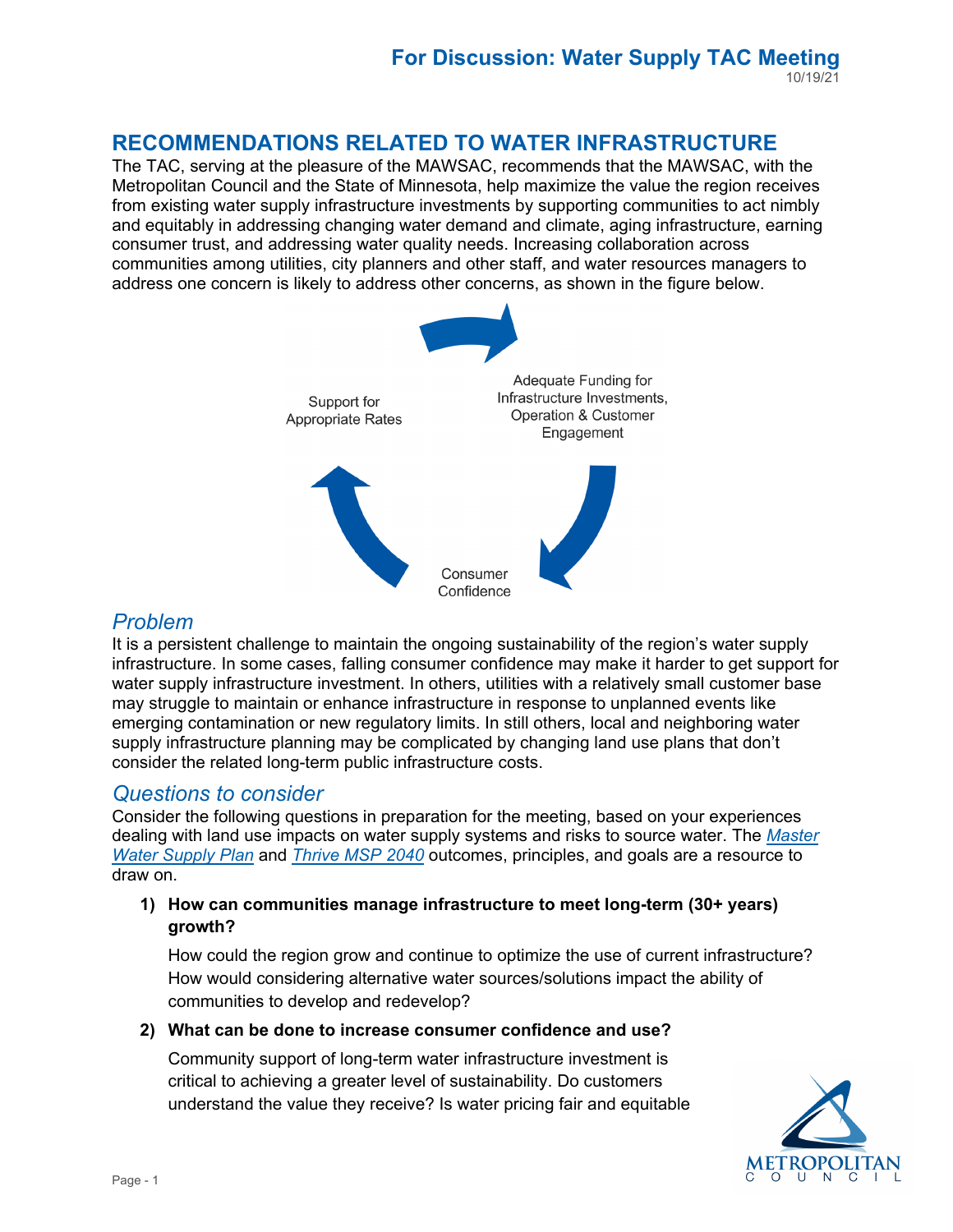utilities have the revenue they need to both operate and maintain systems? across the region? How can water suppliers assist those in need while still ensuring that

**3) What capital projects, other than maintenance, are lacking funding now? How can the infrastructure problem be brought to light?** 

Can water supply funding be added to planning efforts for transportation, housing, and natural resource protection? Are water suppliers aware of all funding available? How can support for infrastructure funding grow?

#### **4) How could the Council and/or organizations represented on TAC help?**

What actions will result in continual growth and support?

## *Potential solutions or approaches*

The following proposed solutions or approaches come from conversations had by MAWSAC, TAC, LUAC, and Met Council staff.

#### **Outreach, engagement, and training/technical assistance**

- a) Broad engagement to understand residents' water values, to support more targeted and effective outreach.
- b) Support creation of educational materials specific to the region's water supply context, to help communities campaign regarding the value of water and water infrastructure.
- c) Continue supporting Public Water Suppliers (PWSs) to work with and educate city councils and managers about the value and cost of their city's water supply system.
- d) Support for regular multi-community emergency response planning and training such as table-top exercises.

#### **Research**

- a) Create database of metro area interconnection and other emergency water supply options.
- b) Explore relationships among equity and socioeconomic factors, water rates, and infrastructure investments (example: lead service line replacement), with support by MDH and cities.
- c) Exploration of benefits and drawbacks for water supply infrastructure from redevelopment versus new development in the metro area
- d) Investigate what an equitable water rate structure looks like and means for the metro area.

#### **Regulatory**

a) None identified at this time.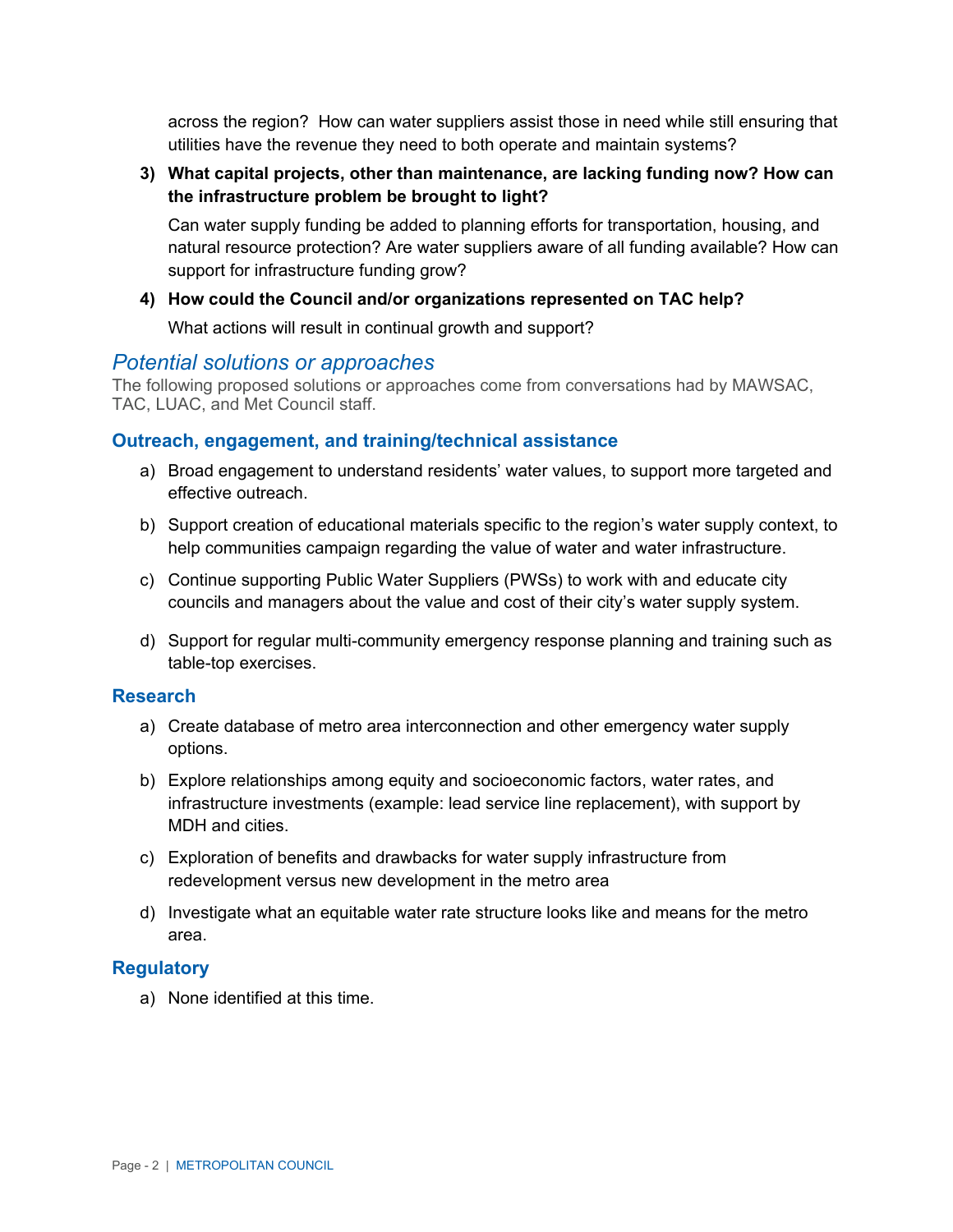## **Regional policies and planning**

- a) Identify criteria for targeting state and regional support for water supply infrastructurerelated projects, to highlight and address priority areas of need (at risk).
- b) Regional policies, system plans, and local comprehensive plans acknowledge and address the long-term (30+ years) impact on water supply infrastructure and source water protection from planned land use and land use changes. Consider:
	- o Do proposed plans estimate the long-term cost of related water supply infrastructure?
	- $\circ$  Do proposed plans support economic growth at the expense of protecting public health?
	- $\circ$  Do proposed plans consider impacts to the value and safety of community water supplies?
- c) Guidance for regional agencies to support PWSs in addressing:
	- o Prioritizing replacement of lead service lines
	- o More and consistent infrastructure funding
	- $\circ$  Investment in infrastructure improvements to reduce risks from droughts and flooding
	- o Long term planning for new infrastructure for areas of development or redevelopment

#### **Financial support**

- a) Investment in water sustainability and resiliency of systems specifically addressing climate change mitigation, infrastructure rehabilitation and planning, and water use efficiency by State of Minnesota and partners.
- b) Grant funding to maximize water efficiency in low-income areas by State of Minnesota.
- extends beyond political boundaries of one community, by State of Minnesota and c) Support for multi-community planning of infrastructure and source water projects, that partners.
- d) Funding for accelerated replacement of lead service lines and related programming, supported by State of Minnesota and partners.
- e) Support for programs that fund the costs of infrastructure asset renewal by State of Minnesota and partners.